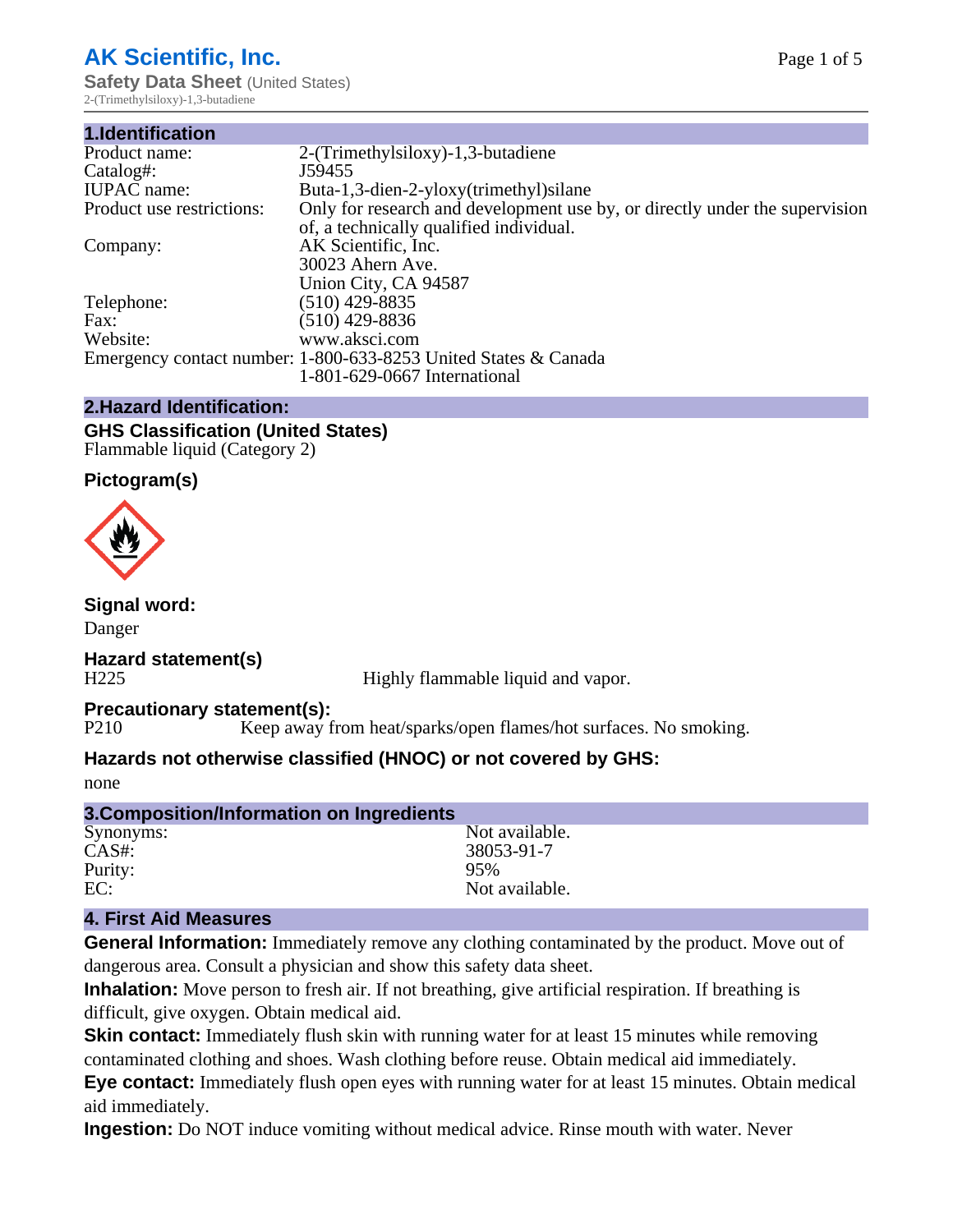administer anything by mouth to an unconscious person. Obtain medical aid immediately. **Most important symptoms and effects, both acute and delayed:** No further information available. Please see sections 2 and 11.

**Indication of any immediate medical attention and special treatment needed:** No further information available.

### **5. Fire Fighting Measures**

**Suitable extinguishing media:** Use water spray, dry chemical, carbon dioxide, or chemical foam. **Specific hazards arising from the chemical:** Carbon oxides, Silicon oxides.

**Advice for firefighters:** As in any fire, wear a NIOSH-approved or equivalent, pressure-demand, self-contained breathing apparatus and full protective gear. During a fire, irritating and highly toxic gases may be generated by thermal decomposition or combustion.

### **6. Accidental Release Measures**

**Personal precautions, protective equipment and emergency procedures:** Wear protective equipment and keep unprotected personnel away. Ensure adequate ventilation. Remove all sources of ignition. Prevent further leak or spill if safe to do so. For personal protective equipment, please refer to section 8.

**Environmental precautions:** Do not let product enter drains, other waterways, or soil.

**Methods and materials for containment and cleaning up:** Prevent further leak or spill if safe to do so. Vacuum, sweep up, or absorb with inert material and place into a suitable disposal container. Consult local regulations for disposal. See section 13 for further disposal information.

## **7. Handling and Storage**

**Precautions for safe handling:** Avoid contact with skin, eyes, and personal clothing. Wash hands thoroughly after handling. Avoid breathing fumes. Use only with adequate ventilation. Wear suitable protective clothing, gloves, and eye/face protection. Keep away from sources of ignition. Minimize dust generation and accumulation. Keep container tightly closed. Open and handle container with care. Do not eat, drink, or smoke while handling.

**Conditions for safe storage, including any incompatibilities:** Store in a tightly-closed container when not in use. Store in a cool, dry, well-ventilated area away from incompatible substances. Keep away from sources of ignition. ,Store long-term at 2-8°C.

## **8. Exposure Controls/Personal Protection**

### **Exposure limits:**

| OSHA PEL:  | Not available. |
|------------|----------------|
| NIOSH REL: | Not available. |
| ACGIH TLV: | Not available. |

**Appropriate engineering controls:** Avoid contact with skin, eyes, and clothing. Wash hands before breaks and immediately after handling the product. Facilities storing or utilizing this material should be equipped with an eyewash fountain. Use adequate general and local exhaust ventilation to keep airborne concentrations low.

## **Personal protection**

Eyes: Based on an evaluation of the eye or face hazards present, wear chemical splash-resistant safety glasses or goggles with side protection. A face shield may be appropriate in some workplaces. Use eyewear tested and approved under appropriate government standards such as OSHA 29 CFR 1910.133 or EU EN166.

Hands: Wear gloves selected based on an evaluation of the possible hazards to hands and skin,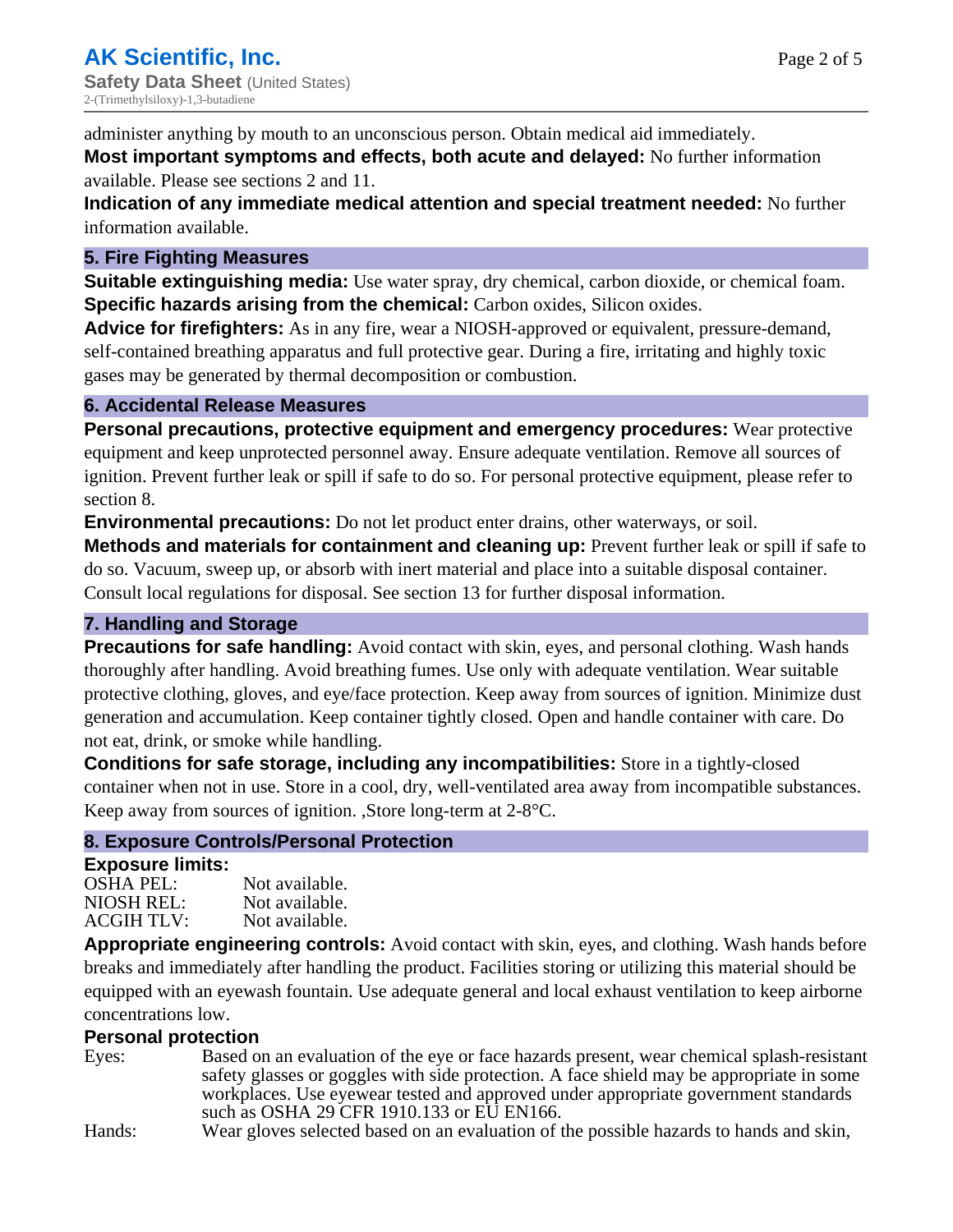- the duration of use, the physical conditions of the workplace, and the chemical resistance and physical properties of the glove material.
- Skin and body: Protective clothing must be selected based on the hazards present in the workplace, the physical environment, the duration of exposure, and other factors. No fabric can provide protection against all potential hazards; therefore it is important to select the appropriate protective clothing for each specific hazard. At the minimum, wear a laboratory coat and close-toed footwear.
- Respiratory: Respirators are not a substitute for accepted engineering control measures such as enclosure or confinement of the operation, general and local ventilation, and substitution of less toxic materials. When respiratory personal protective equipment is appropriate based on an assessment of respiratory hazards in the workplace, use a NIOSH- or CEN-certified respirator.

| 9. Physical and Chemical Properties                                                                                                                                                                                                                                                                                                                                                                                                                                                     |                                                                                                                                                                                                                                                                                                                                                                                                                       |
|-----------------------------------------------------------------------------------------------------------------------------------------------------------------------------------------------------------------------------------------------------------------------------------------------------------------------------------------------------------------------------------------------------------------------------------------------------------------------------------------|-----------------------------------------------------------------------------------------------------------------------------------------------------------------------------------------------------------------------------------------------------------------------------------------------------------------------------------------------------------------------------------------------------------------------|
| <b>Physical State:</b><br>Molecular Formula:<br>Molecular Weight:<br>Odor:<br>pH:<br><b>Boiling Point Range:</b><br>Freezing/Melting Point:<br><b>Flash Point:</b><br><b>Evaporation Rate:</b><br>Flammability (solid, gas):<br><b>Explosive limits:</b><br>Vapor Pressure:<br>Vapor Density:<br>Solubility:<br><b>Relative Density:</b><br>Refractive Index:<br>Volatility:<br><b>Auto-ignition Temperature:</b><br><b>Decomposition Temperature:</b><br><b>Partition Coefficient:</b> | Colorless to light yellow clear liquid<br>C7H14OSi<br>142.27<br>Not available.<br>Not available.<br>$55^{\circ}$ C (50mmHg)<br>Not available.<br>$12^{\circ}$ C<br>Not available.<br>Please see section 2.<br>Not available.<br>Not available.<br>Not available.<br>Not available.<br>0.807<br>1.4270-1.4310<br>Not available.<br>Not available.<br>Not available.<br>Not available.                                  |
| <b>10. Stability and Reactivity</b>                                                                                                                                                                                                                                                                                                                                                                                                                                                     |                                                                                                                                                                                                                                                                                                                                                                                                                       |
| Reactivity:<br>Chemical stability:<br>Possibility of hazardous reactions:<br>Conditions to avoid:<br>Incompatible materials:<br>Hazardous decomposition products:                                                                                                                                                                                                                                                                                                                       | Not available.<br>Stable under recommended temperatures and pressures.<br>Not available.<br>Dust generation.<br>Strong oxidizing agents.<br>Carbon oxides, Silicon oxides.                                                                                                                                                                                                                                            |
| <b>11. Toxicological Information</b>                                                                                                                                                                                                                                                                                                                                                                                                                                                    |                                                                                                                                                                                                                                                                                                                                                                                                                       |
| RTECS#<br>Acute toxicity:<br>Routes of exposure:<br>Symptoms related to the physical, chemical and<br>toxicological characteristics:                                                                                                                                                                                                                                                                                                                                                    | Not available.<br>Not available.<br>Inhalation, eye contact, skin contact, ingestion.<br>Skin contact may result in inflammation<br>characterized by itching, scaling, reddening,<br>blistering, pain or dryness. Eye contact may result<br>in redness, pain or severe eye damage. Inhalation<br>may cause irritation of the lungs and respiratory<br>system. Overexposure may result in serious illness<br>or death. |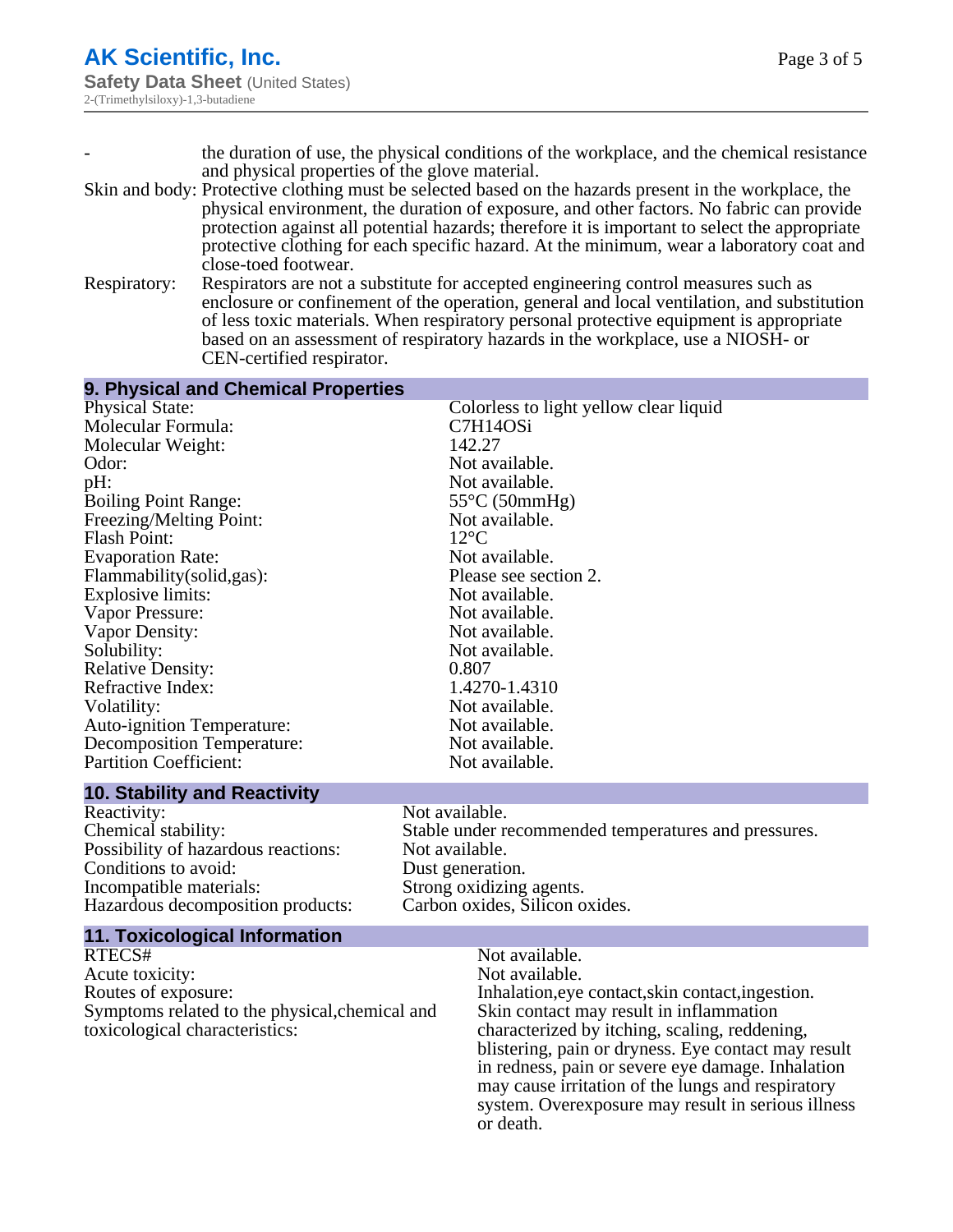2-(Trimethylsiloxy)-1,3-butadiene

#### **Carcinogenicity**

| IARC: | Not classified.                                                                                                                                                                                         |
|-------|---------------------------------------------------------------------------------------------------------------------------------------------------------------------------------------------------------|
| NTP:  | Not listed.                                                                                                                                                                                             |
| OSHA: | Not listed.                                                                                                                                                                                             |
|       | Acute toxic effects: Inflammation of the eye is characterized by redness, watering, and itching. Skin<br>inflammation is characterized by itching, scaling, reddening, or, occasionally,<br>blistering. |

| <b>12. Ecological Information</b> |                |
|-----------------------------------|----------------|
| Ecotoxicity:                      | Not available. |
| Persistence and degradability:    | Not available. |
| Bioaccumulative potential:        | Not available. |
| Mobility in soil:                 | Not available. |
| Other adverse effects:            | Not available. |

#### **13. Disposal Considerations**

Disposal of waste: Chemical waste generators must determine whether a discarded chemical is classified as hazardous waste. US EPA guidelines for the classification determination are listed in 40 CFR 261.3. Additionally, waste generators must consult state and local hazardous waste regulations to ensure complete and accurate classification. Observe all federal, state and local regulations when disposing of the substance.

Disposal of packaging: Do not reuse containers. Dispose of as unused product.

#### **14. Transportation Information**

| <b>DOT (United States)</b> |                                                               |
|----------------------------|---------------------------------------------------------------|
| UN number:                 | UN1993                                                        |
| Proper shipping name:      | Flammable liquids, n.o.s. (2-(Trimethylsiloxy)-1,3-butadiene) |
| Transport hazard class:    | 3; Flammable Liquid                                           |
| Packing group:             |                                                               |
| <b>IATA</b>                |                                                               |
| <b>UN Number:</b>          | <b>UN1993</b>                                                 |
| Proper shipping name:      | Flammable liquids, n.o.s. (2-(Trimethylsiloxy)-1,3-butadiene) |
| Transport hazard class:    | 3; Flammable Liquid                                           |
| Packing group:             |                                                               |
|                            |                                                               |

#### **15. Regulatory Information**

#### **TSCA (United States)**

This product is NOT on the EPA Toxic Substance Control Act (TSCA) inventory. The product is supplied solely for use in research and development by or under the supervision of a technically qualified individual as defined in 40 CFR § 720 et seq. The health risks have not been fully determined. Any information that is or becomes available will be supplied on the SDS.

| California Proposition 65:<br><b>NFPA Rating:</b> | Not Available<br>Health:<br>Flammability:<br>Instability: | Not available.<br>Not available.<br>Not available. |
|---------------------------------------------------|-----------------------------------------------------------|----------------------------------------------------|
|                                                   |                                                           |                                                    |

#### **16. Additional Information**

Revision Date: 03/26/2022 Printed Date: 03/26/2022

*The information above is believed to be accurate and represents the best information currently available to us. However, we make no warranty of merchantability or any other warranty, express or implied, with*